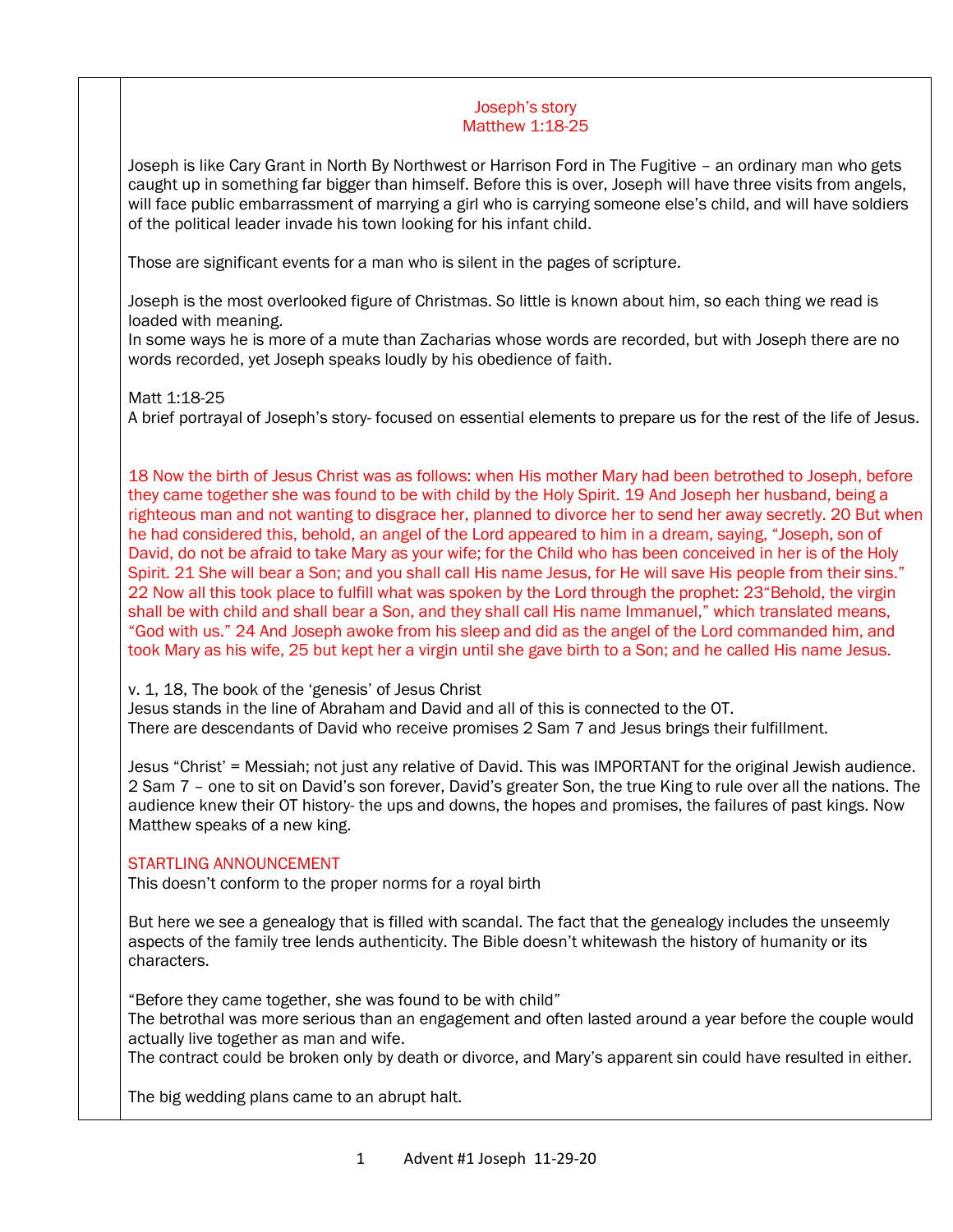Taking a pregnant bride to the altar is a new spin on "my big fat Jewish wedding."

What would Joseph think? What would you think?

"This is not the girl I thought she was."

By all legal and moral "rights" Joseph could have had Mary tried for adultery; he could have made a public example of her. EX: NO HONOR KILLING is carried out by this righteous man.

Wangerin: "Evidently, one's rights do not define one's righteousness."

In fact we could make the point that being a Christian means giving up our wrongs, but also giving up our rights – our self-righteousness, our right to exact payback when someone sins against us. God didn't exact payback from us – He sent His Son to die in our place; our right to defend our reputation is made void by the cross. Remember that it was our reputation that made the cross necessary.

Luke tells of how the angel came to Mary to explain what was going to happen. At some point she knows she has to have a very awkward conversation with Joseph.

Who will believe in a virgin birth? They weren't such unsophisticated religious rubes that they didn't know where babies came from.

This had never happened before.

Joseph had to be confused and bewildered and he surely felt betrayed, disillusioned.

v. 19 He was a just, righteous man – careful to keep the law.

The expectation would be exposure and divorce.

"yet unwilling to put her to shame" – a kind man, move to divorce her privately. He'd probably known her for years when the marriage was arranged.

Avoid the morality lesson of "be like joseph or Mary". The center of the lesson is the coming of Christ, God's sovereignty moving through these real people who desire to honor Him.

# GOSPEL REMINDER

. 20 But when he had considered this, behold, an angel of the Lord appeared to him in a dream, saying, "Joseph, son of David, do not be afraid to take Mary as your wife; for the Child who has been conceived in her is of the Holy Spirit .

God sends an angel v. 20

This is so familiar to us, but not for them. The coming of angels was not a daily event. Angelic activity in the gospels is focused on Jesus – his birth and resurrection 3 x in chap 1-2 we get angels. God is up to something BIG.

v. 20 "Son of David" – how many people called him that?

1:1. Joseph is not a pawn, he is from the lineage of David

"Don't be afraid to take Mary" – that would have been the normal response. WHY?

Her conception is from the Holy Spirit – incarnation.

We take it for granted because we are 2000 years down the road and have heard the term, but for the original audience, this idea was not on the radar. God become flesh – humanity joined to deity – was unthinkable. You can understand why the doctrine of the two natures of Christ has been the topic of so much discussion and debate in the history of the church. This is the great mystery and the great miracle.

John Donne- Annunciation

yea, thou art now Thy Maker's maker, and thy Father's mother.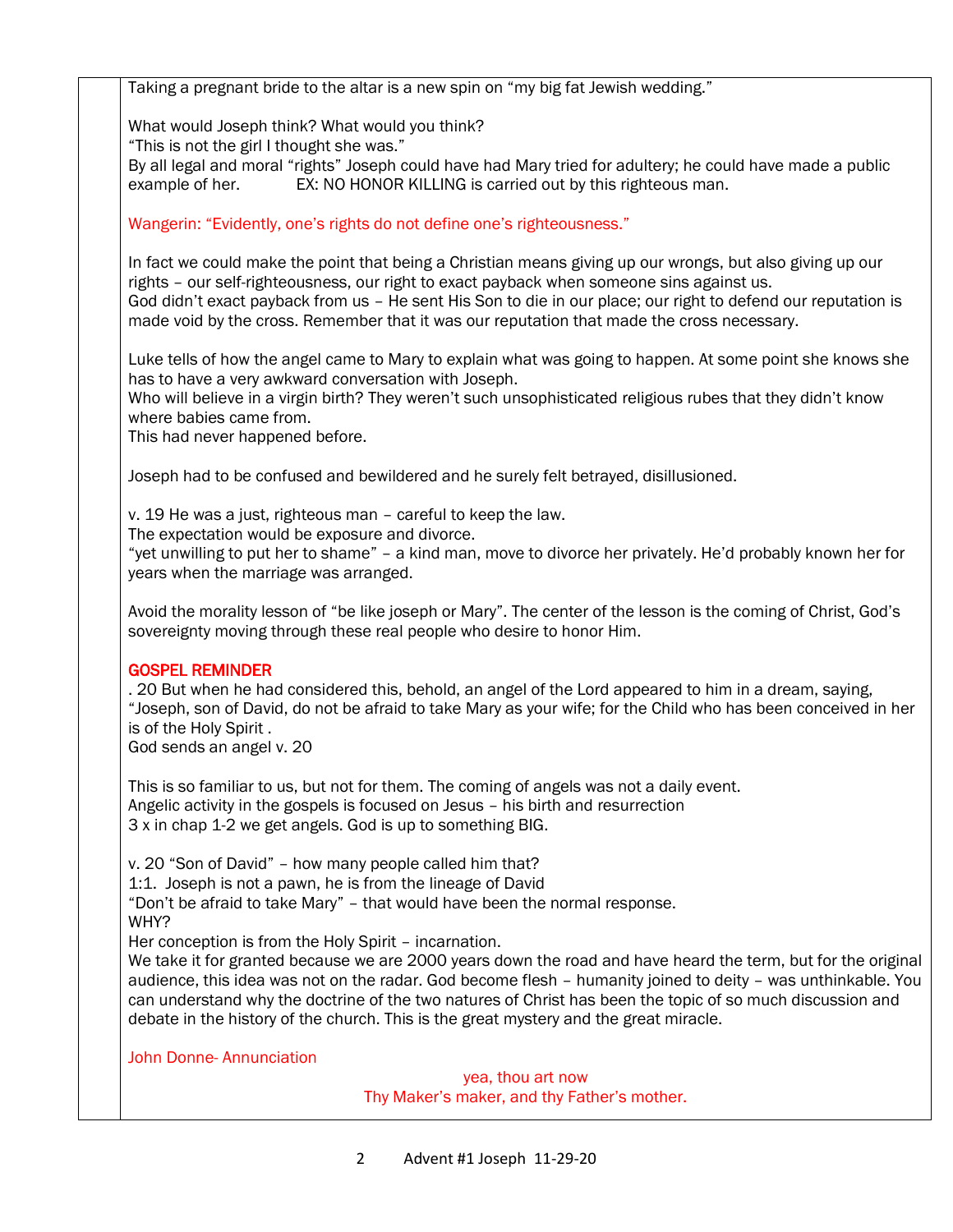### Thou hast light in dark, and shutt'st in little room Immensity, cloistered in thy dear womb.

Packer-

`

But in fact, the real difficulty, the supreme mystery with which the gospel confronts us, does not lie here [in the atonement, the resurrection, or the Gospel miracles] at all. It lies not in the Good Friday message of atonement, nor in the Easter message of resurrection, but in the Christmas message of Incarnation. The really staggering Christian claim is that Jesus of Nazareth was God made man — that the second person of the Godhead became the "second man" (1 Cor 15:47), determining human destiny, the second representative head of the race, and that he took humanity without loss of deity, so that Jesus of Nazareth was as truly and fully divine as he was human." (J.I. Packer, Knowing God, p.53)

Joseph had no category for this at all.

The angel instructs and commands Joseph. V 21 21 She will bear a Son; and you shall call His name Jesus, for He will save His people from their sins."

Even as a righteous man HE NEEDED A SAVIOR.

Joseph doesn't say, "Listen angel, I'm a righteous man so this savior won't be for me. Didn't you read v.19 which describes me as righteous. I don't need a savior."

Jesus' name is linked to his mission- to save his people from their sin.

Christmas is not about God coming to reward those who have been good and righteous. It's not about God sending an example for those who are trying harder to be better. It is about God coming to save those who have been unfaithful, unbelieving and rebellious.

MY TESTIMONY – going to college thinking "If everybody just believed like I do the world will be a great place. I've got the answers; THEY'RE all messed up."

A few months later – "I'm in trouble with life." A short while after that God brought me to faith by showing me that I didn't need a better example to follow. I needed a SAVIOR.

He will save his people from their sins. Such a child. What child is this? The child of promise from Gen 3

The OT IS Filled with language of salvation and deliverance and of language of a new covenant when God would deal with sin and renew the hearts of his people – Jer 31, Ezek 36; Isaiah 53

The angels' announcement gathers up the OT promises and focuses them on this baby. Jesus did not come to be a banner for those seeking to get rid of Rome or to be the rallying cry for any political

party or movement focused on social evils or injustice.

Jesus came to deal with the ROOT of all evil – our sinful twisted hearts and our rebellion against our Creator.

# A COSMIC PURPOSE

v. 22 – to fulfill the word of the Prophet

In Jesus all of God's purposes have been fulfilled. Matthew often points this out. He uses many OT references to draw the connection between the Jewish OT and the person and work of Christ as Messiah.

Matthew grasps the ultimate significance of the sign that is given – "God with Us".

Joseph could have said, "My home is going to be ground zero for God's Immanuel Agenda? Yeah, right." But He walked by faith in the promise.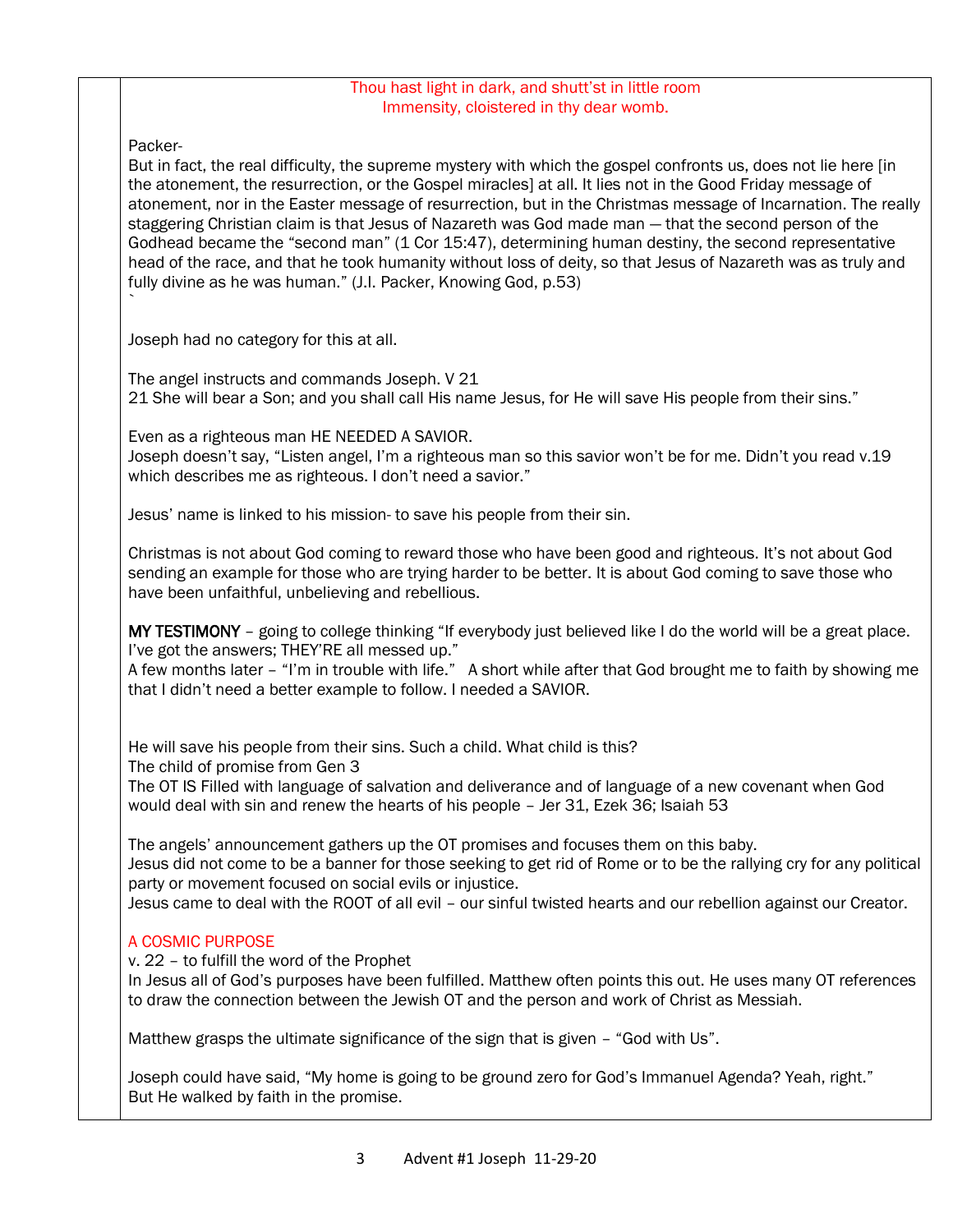Friends, we need to walk by faith because God wants to make not just our homes, but our hearts, ground zero for his Immanuel Agenda. Do you believe that?

Don't let this just be a doctrine. See the wonder and glory of it. God has come to dwell with us. He came to be with us, walk with us, suffer with us, die for us, rise for us.

The God who created the universe came to live on this planet that He made. He endured the cold winters and the hot summers that are the result of how he placed the earth in just the right distance from the sun.

One might wonder if Jesus ever looked up at the stars and thought, "Wow, they look different from down here."

As the eternal Son, the second person of the Trinity, he had always seen them from a different vantage point, but as the son of Joseph and Mary, He saw them as we do.

He was conceived in the womb and entered the world as a child so that he could one day be our substitute for sin and gain eternal life for us. He is the Savior.

Because of him we now have access before the throne of the Father and He has the name that is above all names.

The Hallmark version of Christmas must never obscure the connection between the manger and the cross.

They all were looking for a king To slay their foes and lift them high; Thou cam'st a little baby thing That made a woman cry.



The Incarnation is not a Plan B. It was always God's plan to rescue His people and bring them to Himself. Joseph was in on the ground floor of this Amazing fulfillment of God's plan. We don't know much about Joseph, but we do know that He walked by faith in the promises of God.

While Joseph has a unique perspective on the Christmas story, he knew that the center of the story was the baby, the God made flesh Christ child.

In my lifetime there has never been a year when the news of "God With Us" has been so needed and so welcome. The incarnation is not a side item on the church buffet bar. IT is central; it is part of the main course.

This is the core of the fulfillment of God's Promise to save a people for Himself.

21 She will bear a Son; and you shall call His name Jesus, for He will save His people from their sins."